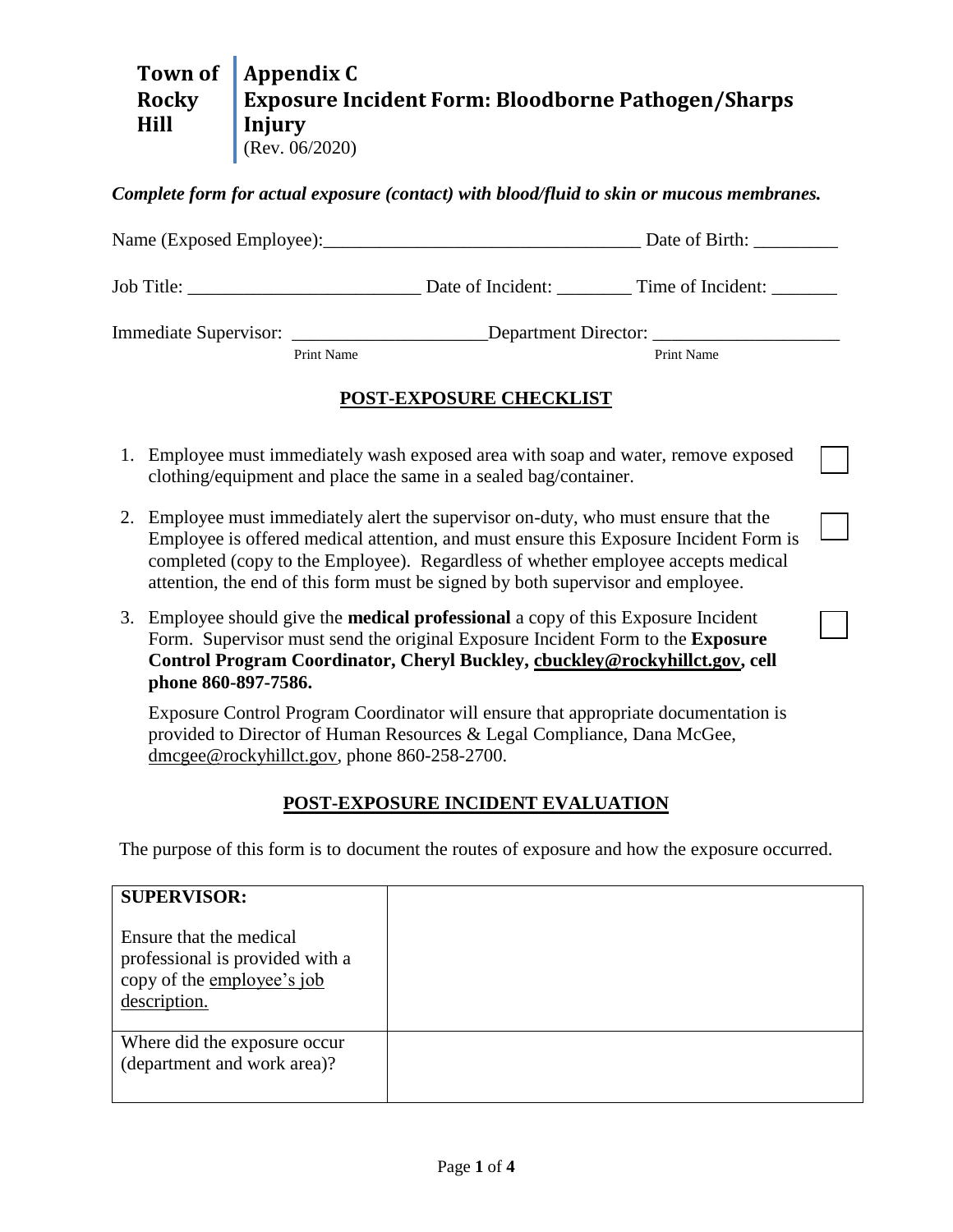### **Town of Rocky Hill Appendix C Exposure Incident Form: Bloodborne Pathogen/Sharps Injury** (Rev. 06/2020)

| What task(s) was being                                                |  |
|-----------------------------------------------------------------------|--|
| performed?                                                            |  |
|                                                                       |  |
| Describe how the injury happened                                      |  |
| - the circumstances of exposure.                                      |  |
|                                                                       |  |
|                                                                       |  |
|                                                                       |  |
|                                                                       |  |
|                                                                       |  |
|                                                                       |  |
|                                                                       |  |
| Describe the route of exposure.                                       |  |
|                                                                       |  |
|                                                                       |  |
|                                                                       |  |
|                                                                       |  |
| What caused the injury? If the                                        |  |
| device involved in the injury was                                     |  |
| a "sharps" device, please describe                                    |  |
| the device brand and type.                                            |  |
| What part of body was exposed or                                      |  |
| injured?                                                              |  |
|                                                                       |  |
| What were you exposed to?                                             |  |
| (Example: blood, OPIM, be                                             |  |
| specific where possible)                                              |  |
|                                                                       |  |
| What is the general amount of                                         |  |
| blood or OPIM that you were                                           |  |
| exposed to? (Example: less than 1<br>teaspoon, between 1 teaspoon and |  |
| 1 tablespoon, etc.)                                                   |  |
|                                                                       |  |
| What PPE was being worn at the                                        |  |
| time of the injury?                                                   |  |
|                                                                       |  |
|                                                                       |  |
|                                                                       |  |
|                                                                       |  |
| Have you received the Hepatitis B                                     |  |
| Vaccine previously?                                                   |  |
|                                                                       |  |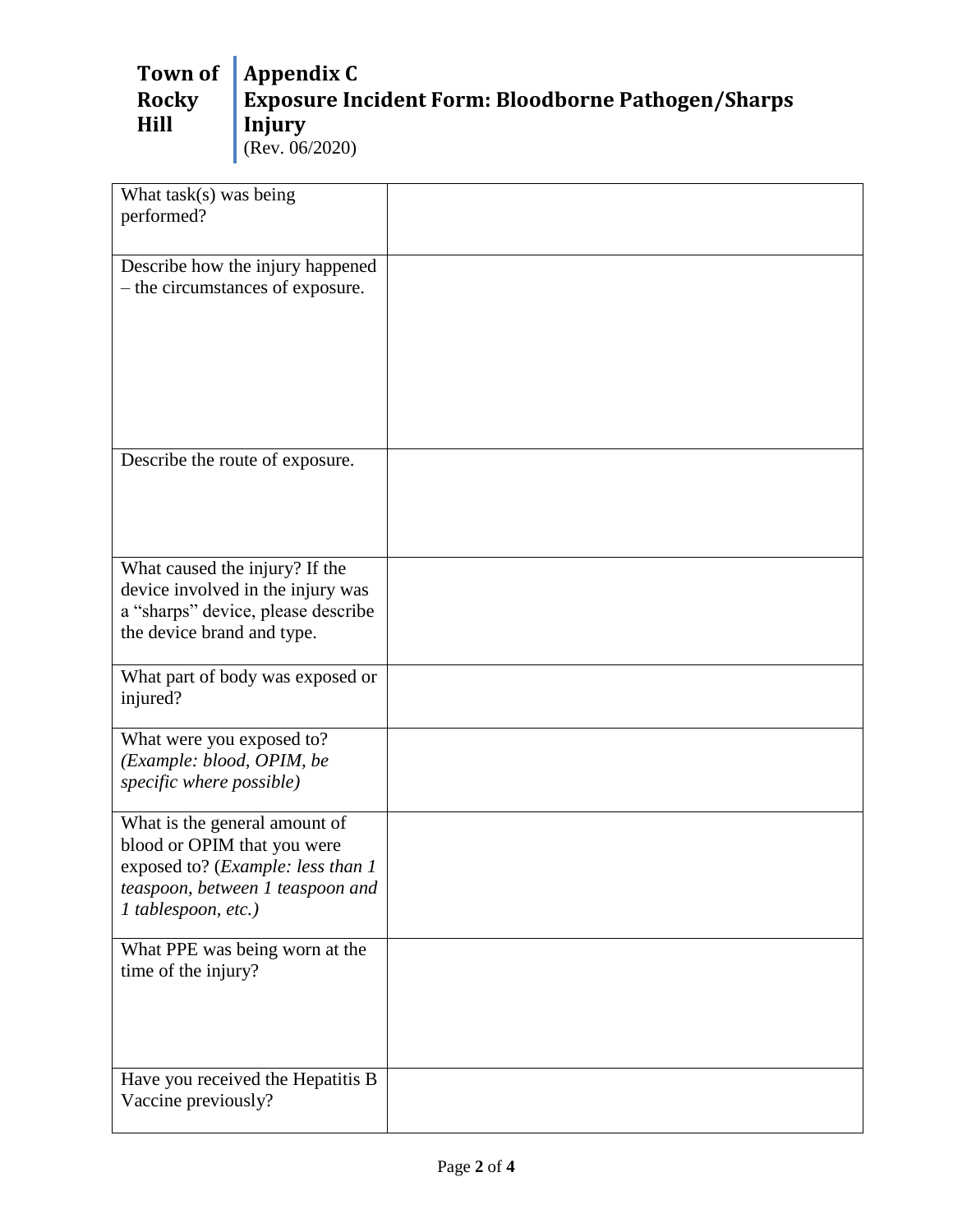### **Town of Rocky Hill Appendix C Exposure Incident Form: Bloodborne Pathogen/Sharps Injury** (Rev. 06/2020)

| Describe the chain of events after<br>exposure, including initial<br>treatment, witnesses, and outcome<br>(further treatment or follow-up<br>needed).                                                                                                                                                                                                                       |  |
|-----------------------------------------------------------------------------------------------------------------------------------------------------------------------------------------------------------------------------------------------------------------------------------------------------------------------------------------------------------------------------|--|
| Is the source individual known?<br>Identify and document the source<br>individual (unless the employer<br>can establish that identification is<br>infeasible or prohibited by state or<br>local law).                                                                                                                                                                       |  |
| Obtain consent and make<br>arrangements to have the source<br>individual tested as soon as<br>possible to determine HIV, HCV,<br>and HBV infectivity; document<br>that the source individual's test<br>results were conveyed to the<br>employee's health care provider.                                                                                                     |  |
| If the source individual is already<br>known to be HIV, HCV and/or<br>HBV positive, new testing need<br>not be performed.                                                                                                                                                                                                                                                   |  |
| Assure that the exposed employee<br>is provided with the source<br>individual's test results and with<br>information about applicable<br>disclosure laws and regulations<br>concerning the identity and<br>infectious status of the source<br>individual (e.g., laws protecting<br>confidentiality). This item<br>requires the written consent of the<br>Source Individual. |  |
| After obtaining consent, collect<br>exposed employee's blood as soon<br>as feasible after exposure<br>incident, and test blood for HBV<br>and HIV serological status.                                                                                                                                                                                                       |  |